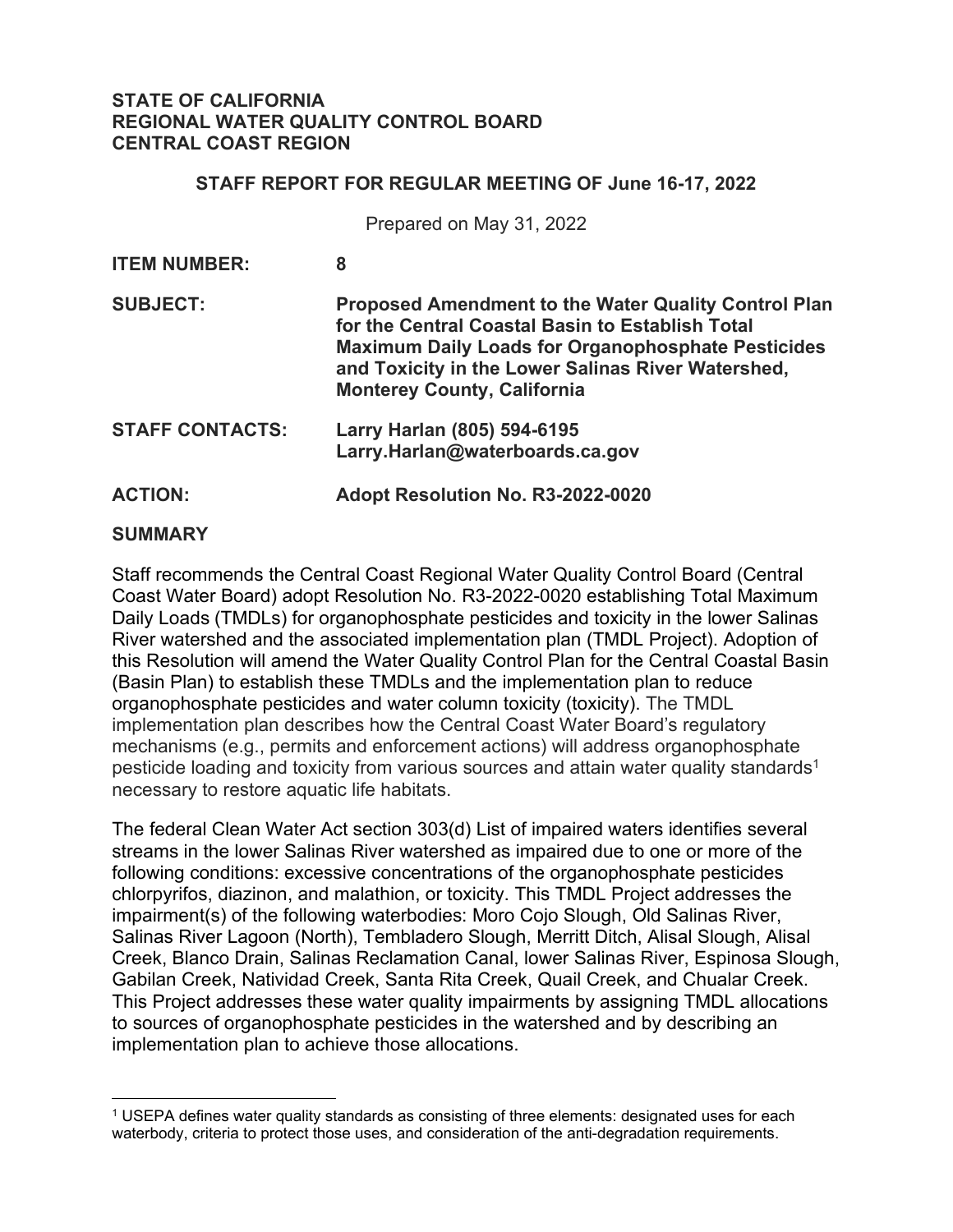The goal of this TMDL Project is to restore water quality in the lower Salinas River watershed and achieve the water quality objectives for pesticides and toxicity, thereby protecting the designated beneficial uses of each waterbody (i.e., attaining water quality standards). Achieving this goal will also allow for removal of organophosphate pesticide and toxicity impaired waters from the 303(d) List.

# **DISCUSSION**

## **Background**

The lower Salinas River watershed encompasses an area of approximately 405 square miles in northern Monterey County (Figure 1). The project area extends north from the City of Gonzales to Monterey Bay and the Pacific Ocean. There are two major subwatersheds in the TMDL Project area, which terminate at Moss Landing Harbor: the lower Salinas River and its tributaries, and the Salinas Reclamation Canal and its tributaries.

On May 5, [2](#page-1-0)011, the Central Coast Water Board adopted Resolution R3-2011-0005,<sup>2</sup> which established TMDLs for chlorpyrifos and diazinon in the lower Salinas River watershed. In accordance with the Water Quality Control Policy for Addressing Impaired Waters (Impaired Waters Policy; SWRCB, 2005<sup>[3](#page-1-1)</sup>), the 2011 TMDLs were adopted as a single regulatory action (i.e., adoption by a single vote of the regional board, followed by EPA approval) rather than an amendment to the Basin Plan subject to approval by the State Water Board and Office of Administrative Law. The Impaired Waters Policy states that when a TMDL and its implementation plan can be adopted as a single regulatory action by the regional board, such as a permit, a waiver, or an enforcement order that is designed by itself to correct the water quality impairment, there is no legal requirement to adopt the TMDL and implementation plan through a basin plan amendment. Agriculture is the only source of chlorpyrifos and diazinon impairments in the lower Salinas River watershed and the requirements contained in the mechanism regulating discharges of agricultural waste at that time were expected to address the impairments.

On April 15, 2021, the Central Coast Water Board reestablished the TMDLs for chlorpyrifos and diazinon in the lower Salinas River watershed as another single regulatory action when it adopted the General Waste Discharge Requirements for Discharges from Irrigated Lands, Order No. R3-2021-00[4](#page-1-2)0 (Agricultural Order)<sup>4</sup>. In adopting the Agricultural Order, the Central Coast Water Board reviewed Resolution R3-2011-0005, the project report for the lower Salinas River watershed chlorpyrifos and diazinon TMDLs, and the supporting technical documentation for the TMDLs and found that implementation of the Agricultural Order and associated monitoring and reporting program will resolve water quality impairments and continue to provide the appropriate requirements to address the water quality impairments.

The new TMDLs, as contained herein, will be established through an amendment to the Basin Plan and will supersede the TMDLs that were reestablished in 2021. The TMDLs

<span id="page-1-0"></span><sup>2</sup>[https://www.waterboards.ca.gov/centralcoast/water\\_issues/programs/tmdl/docs/salinas/pesticide/sal\\_op\\_](https://www.waterboards.ca.gov/centralcoast/water_issues/programs/tmdl/docs/salinas/pesticide/sal_op_tmdl_signed_resln.pdf) [tmdl\\_signed\\_resln.pdf](https://www.waterboards.ca.gov/centralcoast/water_issues/programs/tmdl/docs/salinas/pesticide/sal_op_tmdl_signed_resln.pdf)

<span id="page-1-1"></span><sup>3</sup>[https://www.waterboards.ca.gov/water\\_issues/programs/tmdl/docs/iw\\_policy.pdf](https://www.waterboards.ca.gov/water_issues/programs/tmdl/docs/iw_policy.pdf)

<span id="page-1-2"></span><sup>4</sup>[https://www.waterboards.ca.gov/centralcoast/water\\_issues/programs/ilp/docs/ag\\_order4/2021/ao4\\_order](https://www.waterboards.ca.gov/centralcoast/water_issues/programs/ilp/docs/ag_order4/2021/ao4_order.pdf) [.pdf](https://www.waterboards.ca.gov/centralcoast/water_issues/programs/ilp/docs/ag_order4/2021/ao4_order.pdf)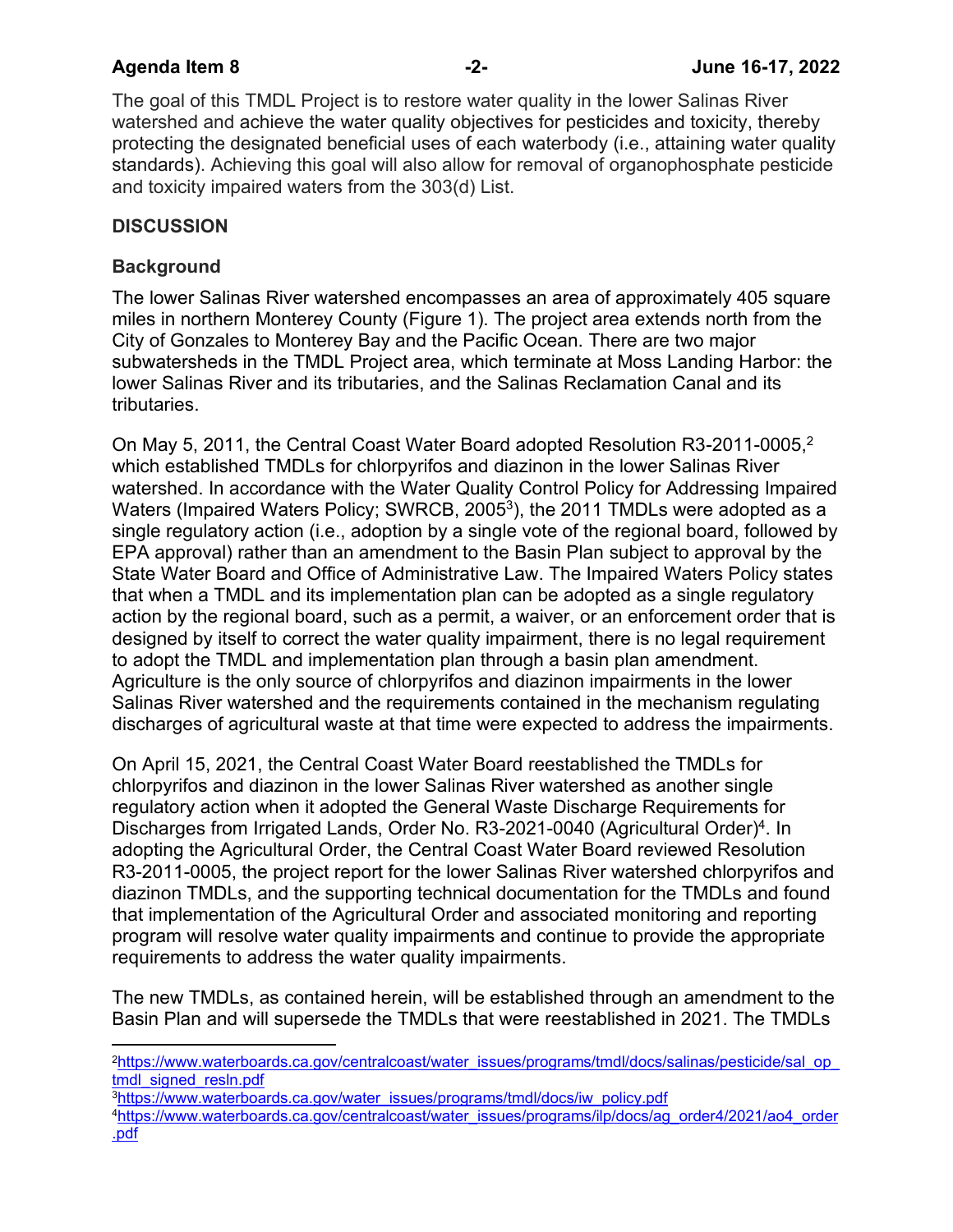for chlorpyrifos and diazinon remain unchanged from those reestablished in 2021 while the malathion TMDLs are new.

Chlorpyrifos, diazinon, and malathion are man-made pesticides primarily used in the lower Salinas River watershed for agricultural purposes, however, malathion is also used in urban areas and therefore will require more than one regulatory mechanism (permit) to address the impairments. The agricultural application of chlorpyrifos and diazinon has declined significantly since 2006. Malathion application rates for agricultural purposes have remained consistently high and detection in surface waters has significantly increased since 2006. Non-industrial malathion application rates in urban areas are not reported.

These organophosphate pesticides have synergistic or additive effects on aquatic organisms. Surface waters that contain a mixture of organophosphate pesticide compounds can be toxic to aquatic organisms when the concentration of any individual pesticide is below a threshold of concern. The addition of malathion to the evaluation of additive effects increases the accuracy of additive toxicity calculations (Table 2).

Toxicity to aquatic invertebrates continues to be a significant issue in the lower Salinas River watershed. All waterbodies within the Project area exhibit significant toxicity to one or more invertebrate test organisms. Although the water flea (*Ceriodaphnia dubia*) is the toxicity test organism that is most "sensitive" to organophosphate pesticides, sublethal effects such as reduced growth or reproduction of other invertebrate test organisms has been attributed to organophosphate pesticides and additive effects of organophosphate pesticides.

### **Data Sources**

To develop this TMDL Project, staff used various types of data including the following: water quality, land use, hydrologic, climatic, soils, ecological, demographic, groundwater, and other environmental data from public agencies and scientific sources. Data acquisition, compilation, and analyses are described more fully in the TMDL Project Technical Report (Attachment 2, Section 6).

### **Numeric Targets**

Numeric targets are the TMDL Project goals that define the conditions necessary to protect designated beneficial uses of waters and define the TMDL allocations. This TMDL Project establishes acute and chronic numeric targets for each of the organophosphate pesticides; chlorpyrifos, diazinon, and malathion when present individually (Table 1). Concentration units are parts per billion (ppb) which are equivalent to micrograms per liter (ug/L).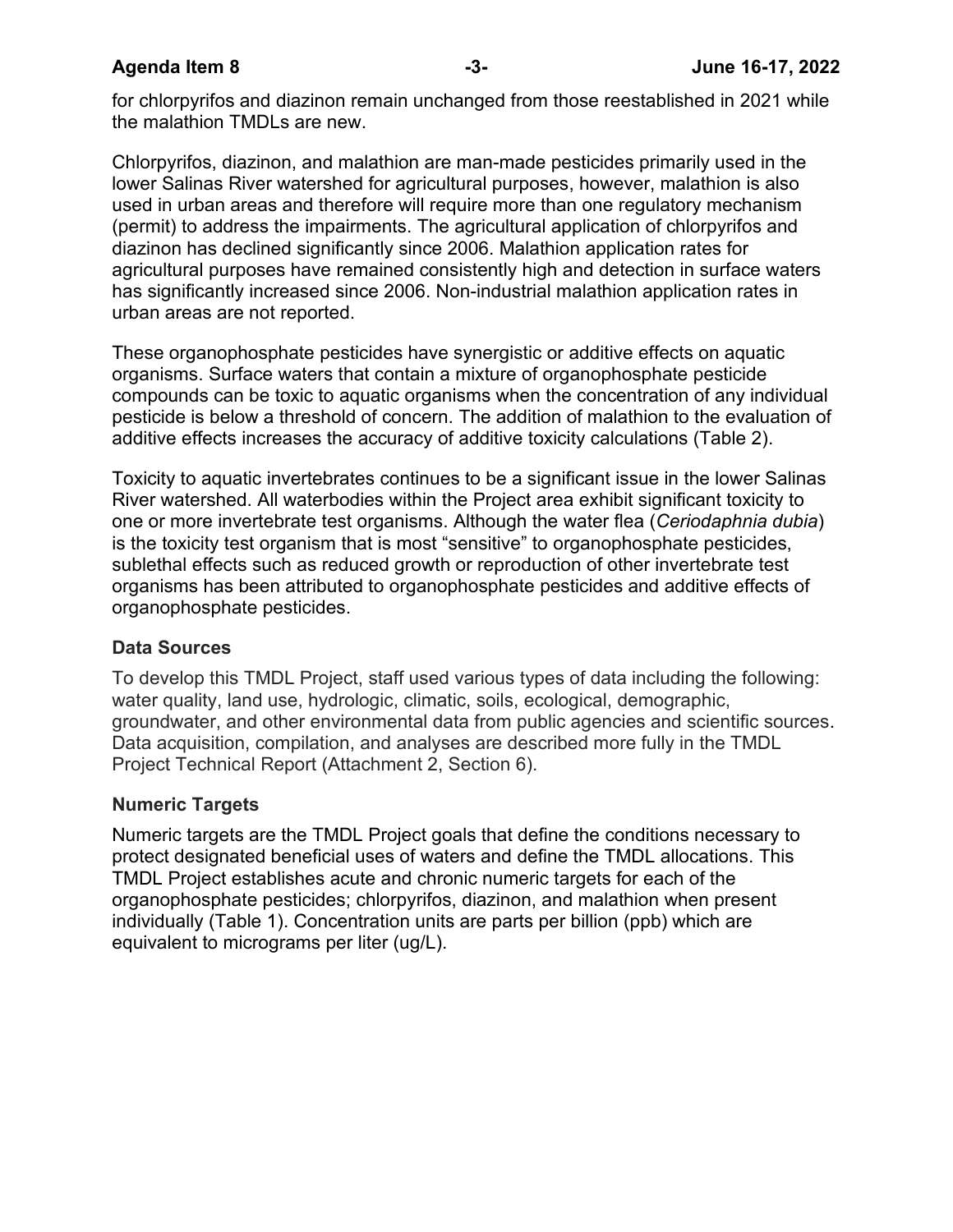| Compound     | CMC <sup>A</sup><br>(ppb) | CCC <sup>B</sup><br>(ppb) |
|--------------|---------------------------|---------------------------|
| Chlorpyrifos | 0.025                     | 0.015                     |
| Diazinon     | 0.16                      | 0.10                      |
| Malathion    | ი 17                      | 0.028                     |

Table 1. Water column numeric targets for individual organophosphate pesticides.

<sup>A</sup>. CMC – Criterion Maximum Concentration or acute (1- hour average). Not to be exceeded more than once in a three-year period.

<sup>B</sup>. CCC – Criterion Continuous Concentration or chronic (4-day (96-hour) average). Not to be exceeded more than once in a three-year period.

These three organophosphate pesticides share the same mechanism of toxic action and exhibit additive toxicity to aquatic invertebrates, therefore this TMDL Project establishes an additive toxicity numeric target when two or more organophosphate pesticides are present in the water column (Table 2). The additive toxicity numeric target is defined as the sum (S) of the concentration of chlorpyrifos divided by the numeric target for chlorpyrifos, plus the concentration of diazinon divided by the numeric target for diazinon, plus the concentration of malathion divided by the numeric target for malathion, that is equal to or less than one (S≤1). A sum greater than one (S>1) does not support beneficial uses due to the additive toxicity of one or more of these organophosphate pesticides (chlorpyrifos, diazinon, and malathion). Table 2 presents the equation for the additive toxicity numeric target.

Table 2. Equation for additive toxicity numeric target (S≤1).

| C Chlorpyrifos                                                                                           | C Diazinon  | C Malathion                                                       |                                                                          |
|----------------------------------------------------------------------------------------------------------|-------------|-------------------------------------------------------------------|--------------------------------------------------------------------------|
| NT Chlorpyrifos                                                                                          | NT Diazinon | <b>NT Malathion</b>                                               | $= S$ ; $S \le 1$                                                        |
| Where:<br>$C =$<br>$NT =$ the numeric target for each pesticide present.<br>$S =$<br>adversely affected. |             | the concentration of a pesticide measured in the receiving water. | the sum; a sum exceeding one (1.0) indicates that beneficial uses may be |

In addition to the concentration-based numeric targets above, this TMDL Project will also establish an aquatic toxicity numeric target stated as the following:

No significant toxic effect to the survival or sublethal (i.e., growth, reproduction, etc.) test endpoint.

The basis for the development of the numeric targets is contained with the TMDL Project Technical Report (Attachment 2, Section 7).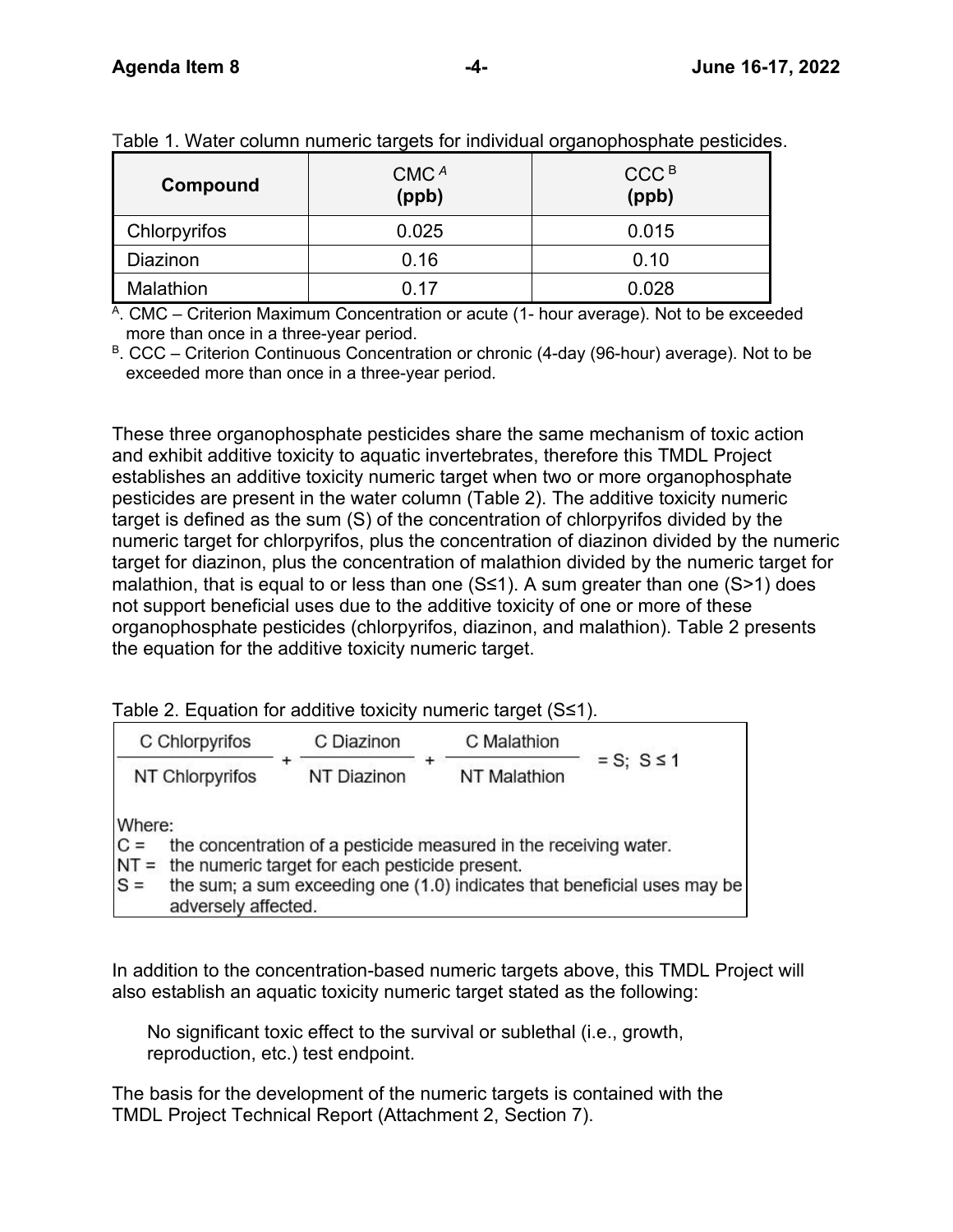## **Source Analysis**

Several methods were used to identify sources of organophosphate pesticides in the watershed including water quality monitoring results from various programs, pesticide use reports provided by the California Department of Pesticide Regulation, special studies, field observations, and discussions with stakeholders. The main source of organophosphate pesticides and aquatic toxicity is irrigated agriculture, while various stormwater discharges (urban, construction, and industrial) are considered minor sources of malathion and aquatic toxicity. Other potential sources of organophosphate pesticides and aquatic toxicity include cannabis cultivation facilities and pesticide handling facilities, though these potential sources have not been confirmed to contribute to the identified impairments. The source analysis is contained within the TMDL Project Technical Report (Attachment 2, Section 8). TMDLs

A TMDL is the maximum amount of a pollutant that a waterbody can receive while still meeting water quality standards. The TMDLs for organophosphate pesticides in the lower Salinas River watershed are the same numeric value as the individual acute and chronic organophosphate pesticide receiving water numeric targets identified in Table 1 and the additive toxicity organophosphate pesticides receiving water numeric targets referenced in Table 2.

Waterbodies in the lower Salinas River watershed assigned organophosphate pesticide TMDLs are listed in Table 3.

| Table 3. Waterbodies assigned TMDLS.     |
|------------------------------------------|
| Moro Cojo Slough                         |
| Old Salinas River                        |
| Salinas River Lagoon (North)             |
| <b>Tembladero Slough</b>                 |
| <b>Merritt Ditch</b>                     |
| <b>Alisal Slough</b>                     |
| <b>Alisal Creek</b>                      |
| <b>Blanco Drain</b>                      |
| Salinas Reclamation Canal (Lower)        |
| <b>Salinas Reclamation Canal (Upper)</b> |
| Salinas River                            |
| Espinosa Slough                          |
| <b>Gabilan Creek</b>                     |
| <b>Natividad Creek</b>                   |
| <b>Santa Rita Creek</b>                  |
| <b>Quail Creek</b>                       |
| <b>Chualar Creek</b>                     |

Table 3. Waterbodies assigned TMDLs.

## **TMDL Allocations**

To address organophosphate and toxicity impairments in the lower Salinas River watershed, TMDLs are allocated to point and nonpoint sources of discharge. Point source discharges, such as urban stormwater, are regulated with NPDES permits and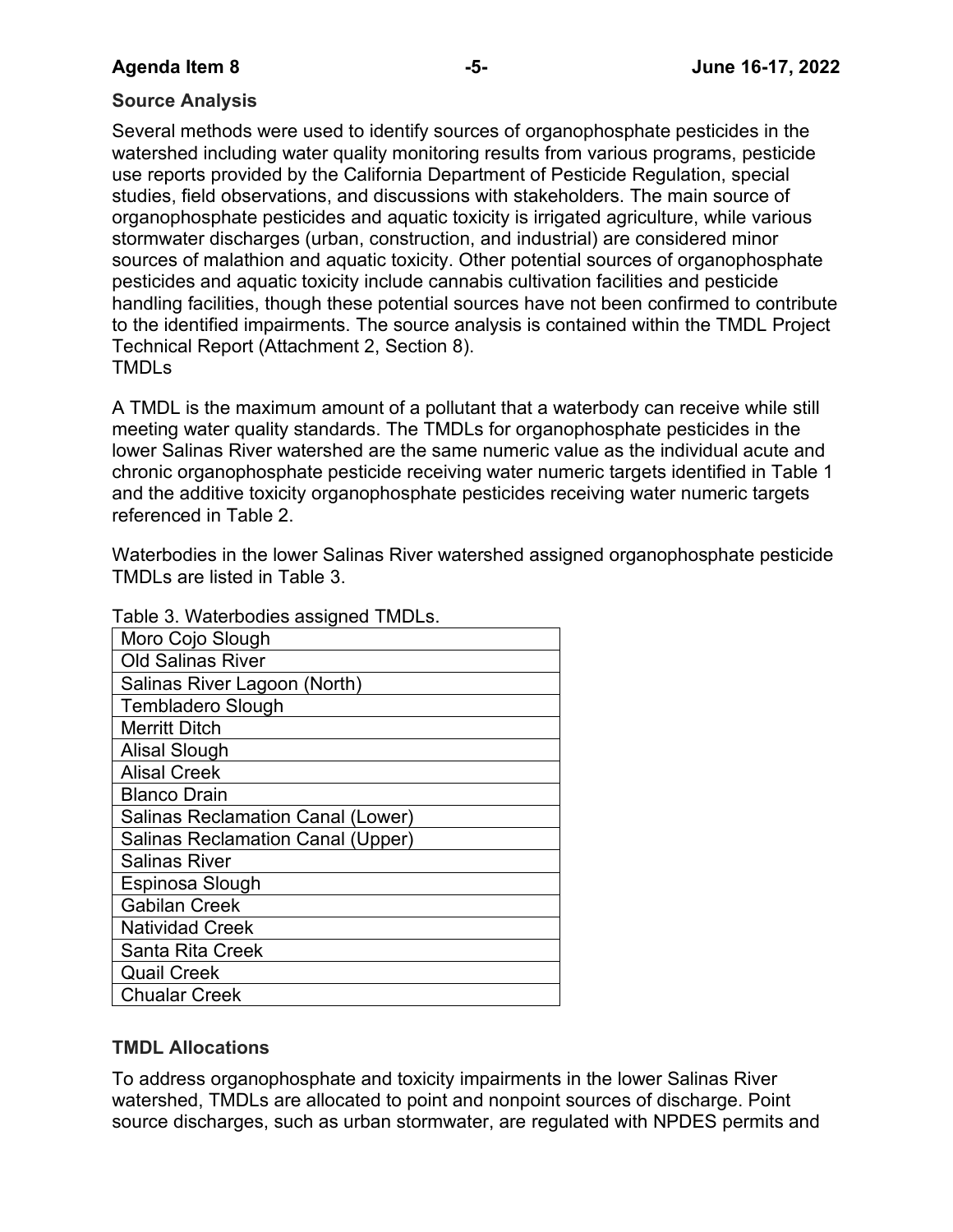are assigned wasteload allocations, while nonpoint sources, such as irrigated agricultural discharges, are considered nonpoint sources and are assigned load allocations. For this TMDL Project, the wasteload allocations presented in Table 4 and the load allocations presented in Table 5 are both equal to the organophosphate pesticide TMDLs. [5](#page-5-0) These load and wasteload allocations are assigned to responsible parties as receiving water allocations for the waterbodies listed in Table 3.

| <b>Responsible Party</b>                      | Permit/Order                                                                                                               | Source                   | Allocation                                |
|-----------------------------------------------|----------------------------------------------------------------------------------------------------------------------------|--------------------------|-------------------------------------------|
| <b>City of Salinas</b>                        | <b>Phase I MS4 Stormwater</b>                                                                                              |                          | As contained                              |
|                                               | Permit (Order No. R3-                                                                                                      | Municipal                | in:                                       |
|                                               | 2019-0073, NPDES No.                                                                                                       | stormwater               | Table 1                                   |
|                                               | CA0049981)                                                                                                                 |                          | Table 2                                   |
|                                               | <b>State Water Board Phase</b>                                                                                             |                          | As contained                              |
| <b>County of Monterey</b>                     | II MS4 General                                                                                                             | Municipal                | in:                                       |
|                                               | <b>Stormwater Permit (Order</b>                                                                                            | stormwater               | Table 1                                   |
|                                               | No. 2013-0001 DWQ)                                                                                                         |                          | Table 2                                   |
| <b>Industrial General Permit</b><br>enrollees | <b>Industrial General Permit</b><br>(Order No. 2009-0009<br>amended by Order No.<br>2014-0057-DWQ, NPDES<br>No. CAS000001) | Industrial<br>stormwater | As contained<br>in:<br>Table 1<br>Table 2 |
| <b>Construction General</b>                   | <b>Construction General</b><br>Permit (Order No. 2012-                                                                     | Construction             | As contained<br>in:                       |
| <b>Permit enrollees</b>                       | 0006-DWQ, NPDES No.                                                                                                        | stormwater               | Table 1                                   |
|                                               | CAS000002)                                                                                                                 |                          | Table 2                                   |

Table 4. Wasteload allocations.

Table 5. Load Allocations.

| <b>Responsible Party</b>                                             | Permit/Order                                                                                                                                                                                                                                  | Source                                                 | Allocation                             |
|----------------------------------------------------------------------|-----------------------------------------------------------------------------------------------------------------------------------------------------------------------------------------------------------------------------------------------|--------------------------------------------------------|----------------------------------------|
| Owners/operators of<br>irrigated agricultural<br>lands or facilities | <b>General Waste Discharge</b><br>Requirements for<br>Discharges from Irrigated<br>Lands (Order No. R3-2021-<br>0040)                                                                                                                         | Irrigated<br>agriculture,<br>nurseries,<br>greenhouses | As contained in:<br>Table 1<br>Table 2 |
| Owners/operators of<br>cannabis cultivation<br>facilities            | <b>General Waste Discharge</b><br><b>Requirements and Waiver</b><br>of Waste Discharge<br>Requirements for<br><b>Dischargers of Waste</b><br><b>Associated with Cannabis</b><br><b>Cultivation Activities (Order</b><br>No. WQ 2019-0001-DWQ) | Cannabis<br>cultivation,<br>nurseries,<br>greenhouses  | As contained in:<br>Table 1<br>Table 2 |

<span id="page-5-0"></span><sup>5</sup> The terms "wasteload allocation" and "load allocation" are functionally equivalent, and they are only used to differentiate between allocations assigned to point source discharges and nonpoint source discharges, respectively.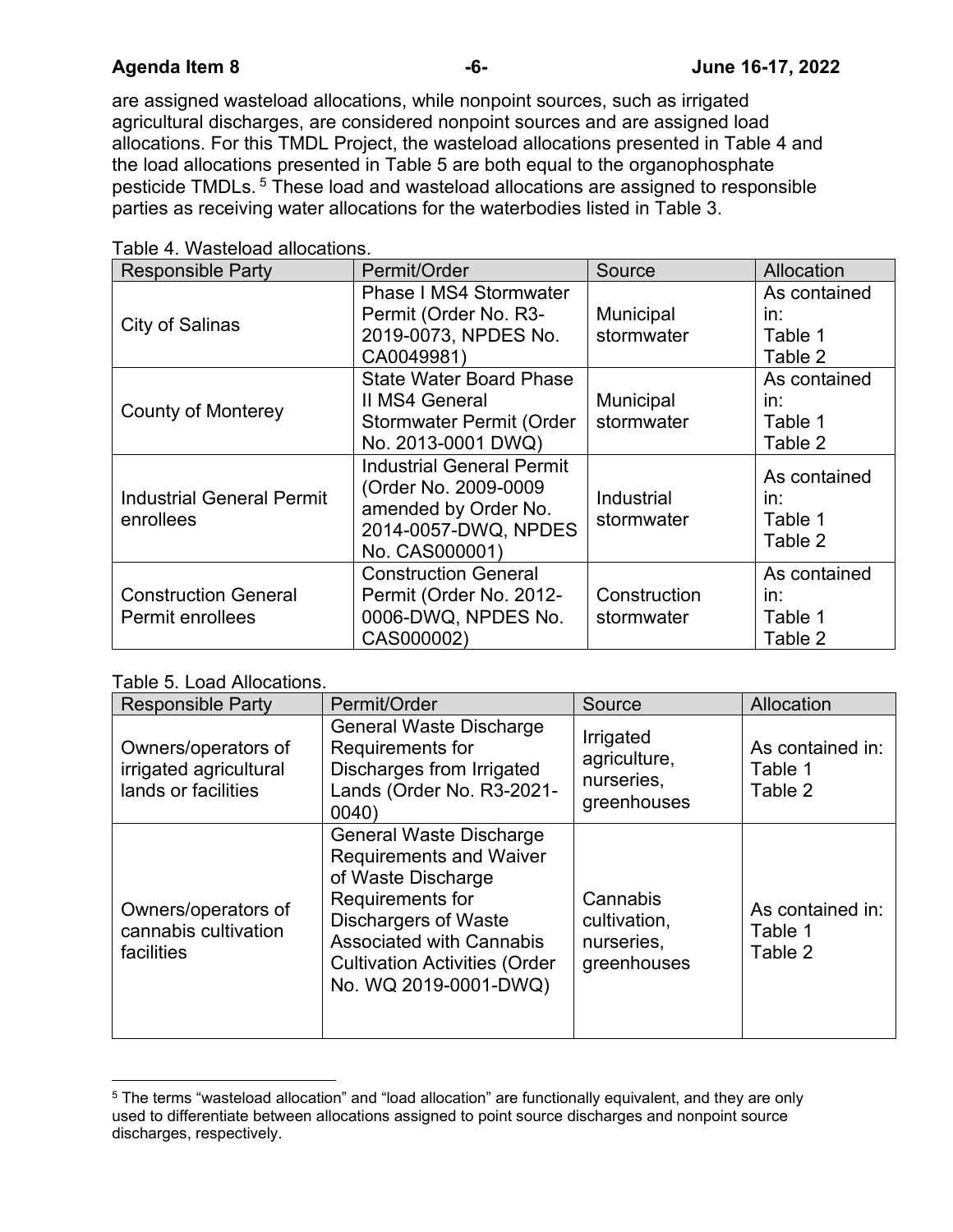| <b>Responsible Party</b>                                                              | Permit/Order                                                                                                                                                                         | Source                                      | Allocation                             |
|---------------------------------------------------------------------------------------|--------------------------------------------------------------------------------------------------------------------------------------------------------------------------------------|---------------------------------------------|----------------------------------------|
| Handlers of fertilizer or<br>pesticides subject to<br>Waste Discharge<br>Requirements | <b>General Waste Discharge</b><br>Requirements for<br>Fertilizer/Pesticide Handling<br>(Order No. R3-2005-0001)<br>and Individual Waste<br><b>Discharge Requirements</b><br>(Orders) | Fertilizer/pesticide<br>handling facilities | As contained in:<br>Table 1<br>Table 2 |

## **Implementation Plan**

The TMDL Project Technical Report (Attachment 2) and Basin Plan amendment (Attachment A to the proposed Resolution adopting these TMDLs) include an implementation plan that identifies the regulatory mechanisms and the actions necessary for responsible parties to meet their TMDL allocations. In summary, the TMDL implementation plan relies on existing permits. A description of the TMDL implementation plan can be found in the proposed Basin Plan amendment, pages 10 through 18.

## **TMDL Attainment Schedule and Milestones**

The discharge of organophosphate pesticides and presence of toxic conditions within waterbodies of the lower Salinas River watershed affect a broad spectrum of beneficial uses and are, therefore, serious water quality problems. As such, implementation should occur at an accelerated pace to achieve the TMDL allocations in the shortest time-frame feasible.

The TMDL attainment date to achieve TMDL allocations for chlorpyrifos and diazinon and the additive toxicity of chlorpyrifos and diazinon is 2025. This date is consistent with the chlorpyrifos and diazinon TMDLs adopted by the Central Coast Water Board in 2011. Current water quality data indicate that the 2011 TMDL allocations are nearly achieved and, in some cases are achieved (e.g., the Salinas Reclamation Canal was removed from the 303(d) List for diazinon during the 2020-2022 California Integrated Report cycle, approved by USEPA on May 11, 2022). The 2025 attainment date to achieve TMDL allocations for chlorpyrifos and diazinon, including additive toxicity, is different than the 2032 date for achieving the load allocations for chlorpyrifos and diazinon in the Lower Salinas River Watershed TMDL that was reestablished via the Agricultural Order in 2021. TMDL allocations and attainment dates must be implemented in a regulatory mechanism such as permit limits and compliance dates, respectively, to be enforceable. If justified, the Board may establish surface receiving water limit compliance dates for chlorpyrifos and diazinon in a future modified Agricultural Order that is different from the TMDL attainment date.

Water quality trends for malathion indicate a significant increase in concentrations in the lower Salinas River watershed from 2006 to 2018, and crop application of malathion has been persistent within the TMDL Project area. In addition, all waterbodies within the lower Salinas River watershed exhibit significant toxicity to the survival of one or more test species. As such, a longer timeframe will be necessary to attain malathion allocations. The TMDL attainment date to achieve TMDL allocations for malathion and the additive toxicity of malathion in the presence of chlorpyrifos and/or diazinon is 2032.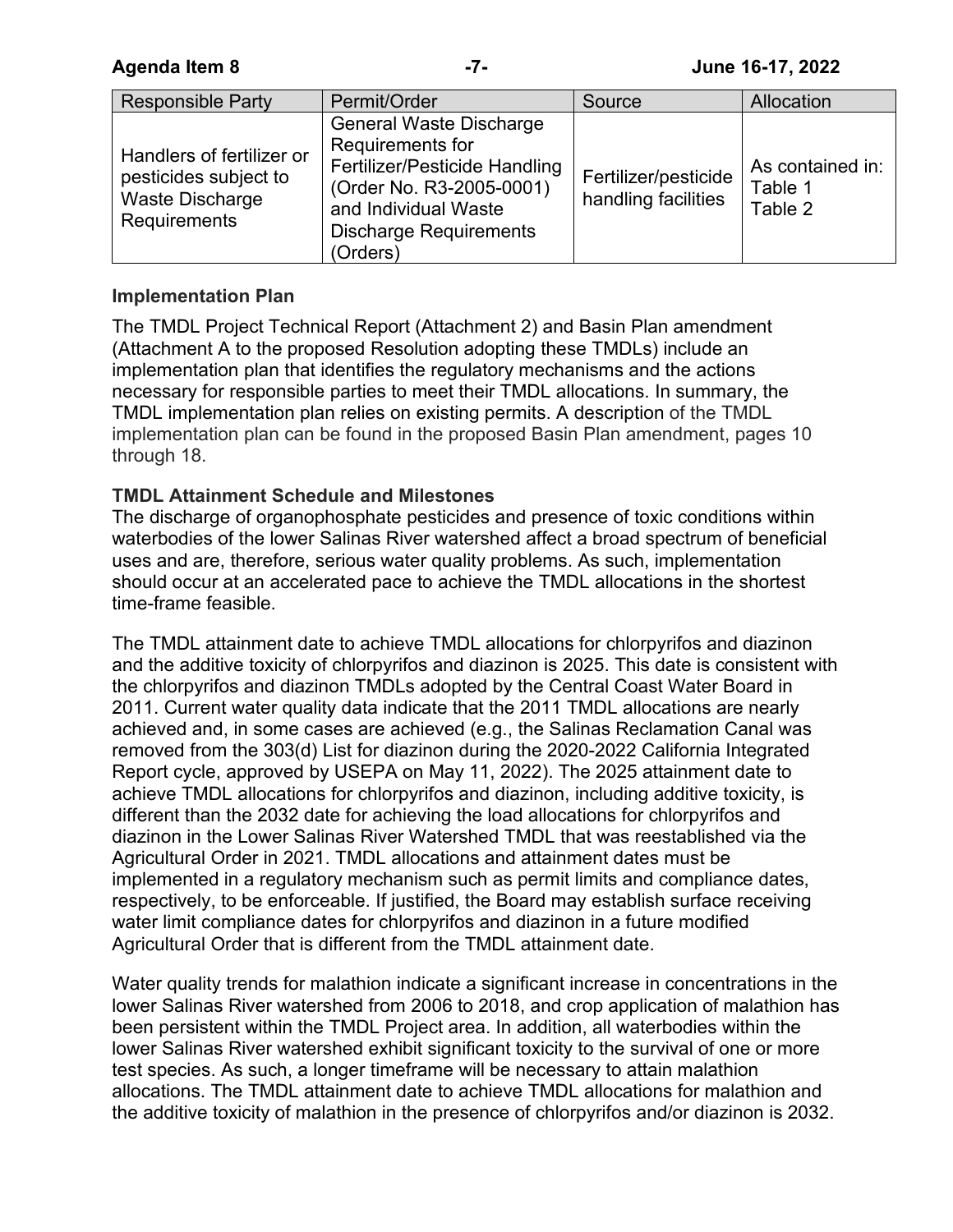This 2032 TMDL attainment date is consistent with the receiving water limit compliance date set forth in the current General Waste Discharge Requirements for Discharges from Irrigated Lands, Order No. R3-2021-0040 (Agricultural Order) for malathion in non-TMDL areas (see Agricultural Order, Table C-3.5). The Board may establish a compliance date in a modified Agricultural Order that is different from the TMDL attainment date for malathion, including the additive toxicity of malathion in the presence of chlorpyrifos and/or diazinon.

# **Climate Change**

The Central Coast faces the threat and the effects of climate change for the foreseeable and distant future. To proactively prepare and respond, the Central Coast Water Board has launched the Central Coast Water Board's Climate Action Initiative, which identifies how the Central Coast Water Board's work relates to climate change and prioritizes actions that improve water supply resiliency through water conservation and wastewater reuse and recycling; mitigate for and adapt to sea level rise and increased flooding; improve energy efficiency; and reduce greenhouse gas production. The Climate Action Initiative is consistent with the Governor's Executive Order B-30-15 and the State Water Board's Climate Change Resolution No. 2017-0012.

This TMDL Project incorporates irrigation management methods to reduce runoff into streams, reduce the use of water, and restore surface and groundwater resources. Implementation methods that would incorporate riparian protection, vegetated buffers, and wetland treatment systems will increase carbon sequestration and protect sensitive ecosystems and aquatic habitats. Restoring riparian habitat not only protects waterbodies from these pollutants in runoff but also provides shading which serves to mitigate increases in water temperature.

# **Human Right to Water**

California Water Code section 106.3, subdivision (a) states: It is a policy of the State of California "that every human being has the right to safe, clean, affordable, and accessible water adequate for human consumption, cooking, and sanitation purposes." On January 26, 2017, the Central Coast Water Board adopted Resolution No. R3-2017- 0004  $<sup>6</sup>$  $<sup>6</sup>$  $<sup>6</sup>$  which affirms the realization of the human right to water and the protection of</sup> human health as the Central Coast Water Board's top priorities.

This TMDL Project addresses the human right to water by identifying sources of organophosphate pesticides and toxicity and establishing a TMDL implementation plan and schedule to attain water quality standards and improve water quality in the lower Salinas River watershed. Waterbodies in the watershed are designated for aquatic life, recreation, and municipal and domestic water supply beneficial uses. Attaining water quality standards and the TMDL allocations established in this Project for the protection of aquatic life also protects human health by protecting potential sources of drinking water.

# **Environmental Justice**

<span id="page-7-0"></span><sup>6</sup> [https://www.waterboards.ca.gov/centralcoast/board\\_decisions/adopted\\_orders/2017/2017-](https://www.waterboards.ca.gov/centralcoast/board_decisions/adopted_orders/2017/2017-0004_hrtw_fnl.pdf) [0004\\_hrtw\\_fnl.pdf](https://www.waterboards.ca.gov/centralcoast/board_decisions/adopted_orders/2017/2017-0004_hrtw_fnl.pdf)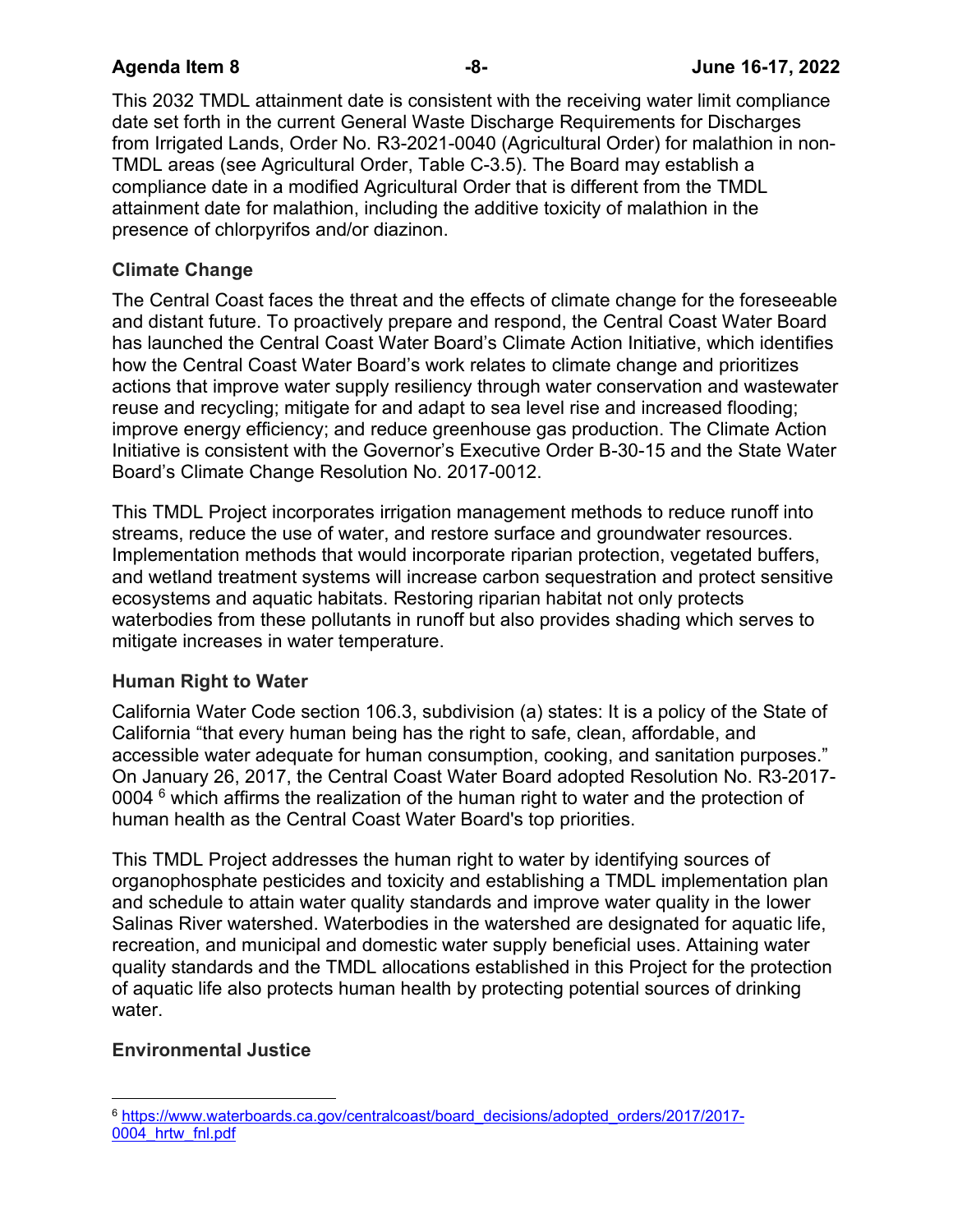Environmental Justice principles call for the fair treatment and meaningful involvement of all people regardless of race, color, national origin, or income in the development, adoption, implementation, and enforcement of all environmental laws, regulations, and policies that affect every community's natural resources and the places people live, work, play, and learn. The Central Coast Water Board implements regulatory activities and water quality projects in a manner that ensures the fair treatment of all people, including Underrepresented Communities. Underrepresented Communities include but are not limited to Disadvantaged Communities (DACs), Severely Disadvantaged Communities (SDACs), Economically Distressed Areas (EDAs), Tribes, Environmentally Disadvantaged Communities (EnvDACs), and members of Fringe Communities.[7](#page-8-0) Furthermore, the Central Coast Water Board is committed to providing all stakeholders the opportunity to participate in the public process and provide meaningful input to decisions that affect their communities. Staff conduct focused outreach to ensure all interested parties are notified of opportunities to participate in the planning and implementation of this TMDL Project.

Several DACs and SDACs are located within the lower Salinas River watershed and staff recognize that the cost of implementation may be significant and could be a burden to these communities. The TMDL Project Technical Report (see Attachment 2, Section 4.3.3) provides a map showing the location of DACs and SDACs in the lower Salinas River watershed. By identifying DACs and SDACs in the project area, staff and stakeholders will be able to increase and focus outreach and work towards identifying grant funds to reduce the implementation costs.

To engage Tribes in the TMDL Project planning process, staff contacted the California Native American Heritage Commission for a list of tribes with traditional lands or cultural places in Monterey County. Representatives of these tribes were individually notified and invited to request consultation at the start of the public process for this TMDL Project. In addition to individually contacting tribal representatives, staff notified representatives of organizations that assist DACs and SDACs in the lower Salinas River watershed about the Project and solicited their input.

# **California Environmental Quality Act (CEQA)**

<span id="page-8-0"></span> $7$  Disadvantaged Community: a community with an annual median household income that is less than 80% of the statewide annual median household income (Public Resources Code section 80002(e)); Severely Disadvantaged Community: a community with a median household income of less than 60% of the statewide average. (Public Resources Code section 80002(n)); Economically Distressed Area: a municipality with a population of 20,000 persons or less, a rural county, or a reasonably isolated and divisible segment of a larger municipality where the segment of the population is 20,000 persons or less with an annual median household income that is less than 85% of the statewide median household income and with one or more of the following conditions as determined by the department: (1) financial hardship, (2) unemployment rate at least 2% higher than the statewide average, or (3) low population density. (Water Code section 79702(k)); Tribes: federally recognized Indian Tribes and California State Indian Tribes listed on the Native American Heritage Commission's California Tribal Consultation List; EnvDACs: CalEPA designates the top 25 percent scoring census tracts as DACs. Census tracts that score the highest five percent of pollution burden scores but do not have an overall CalEnviroScreen score because of unreliable socioeconomic or health data are also designated as DACs (refer to the CalEnviroScreen 3.0 Mapping Tool or Results Excel Sheet); Fringe Community: communities that do not meet the established DAC, SDAC, and EDA definitions but can show that they score in the top 25 percent of either the Pollution Burden or Population Characteristics score using the CalEnviroScreen 3.0.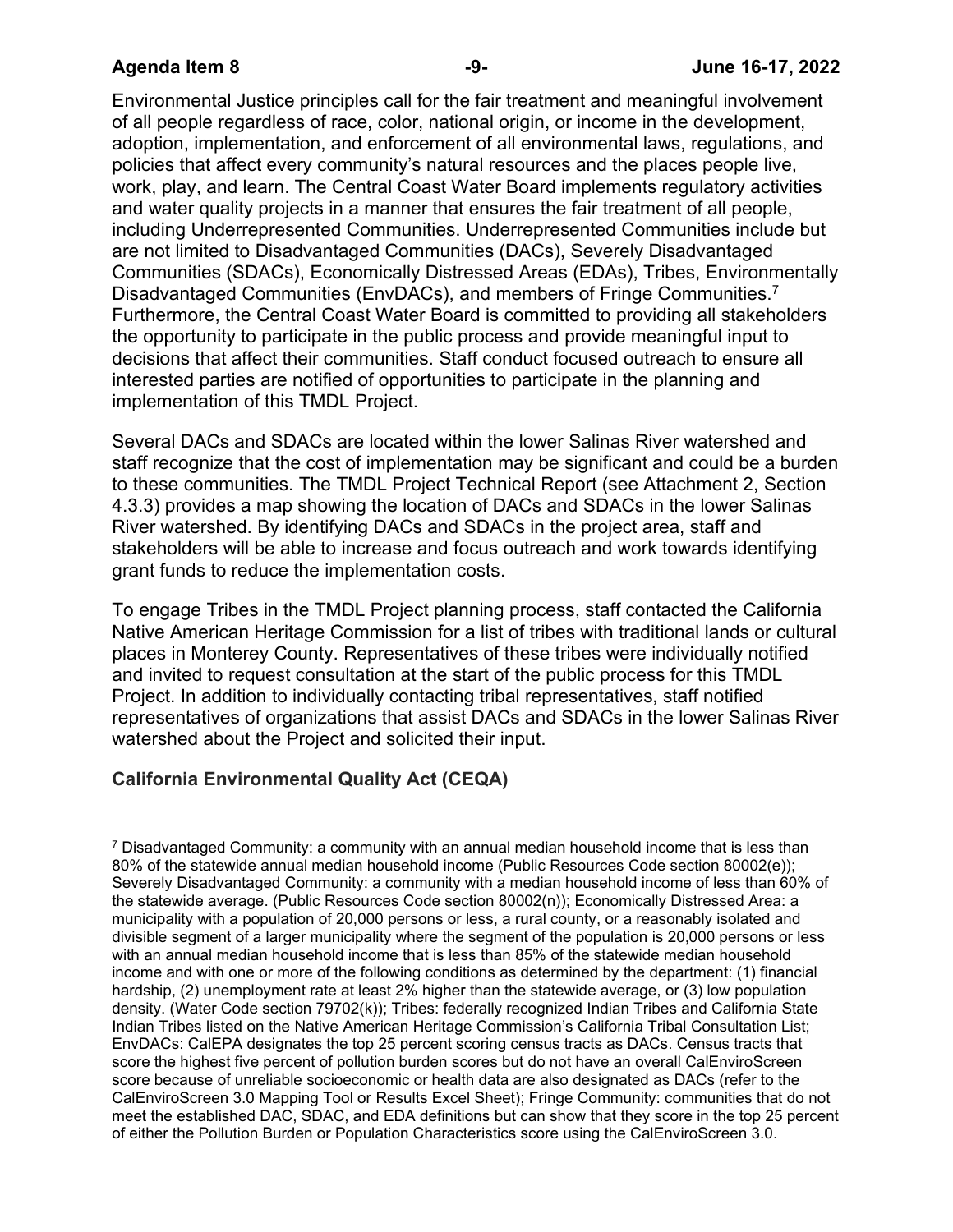The CEQA Checklist and Analysis Report (Attachment 3 to this staff report) provides the environmental analysis required by Public Resources Code section 21159. Analysis pursuant to the CEQA Environmental Checklist suggests TMDL Project implementation would have no potentially significant impacts on the environment.

# **PUBLIC OUTREACH AND INVOLVEMENT**

Public outreach and public involvement are an important aspect of the TMDL development process. Our public engagement process included regular TMDL updates, progress reports, scheduled public meetings, and solicitation of public feedback via our stakeholder email subscription list consisting of over 250 stakeholders. These stakeholders represented a wide range of interests, including agricultural interests, local residents, public agencies, environmental groups, local businesses, researchers, local resource professionals, underrepresented communities, tribes, and others. Further detail about our public outreach and involvement activities are documented in Attachment 2 of this staff report.

## **Public Comments**

On March 11, 2022, Central Coast Water Board staff distributed the notice of an opportunity to provide public comment on this proposed Basin Plan amendment and the TMDL Project's draft CEQA Checklist and Analysis Report (see Attachment 4). The 45 day written comment period ended on April 26, 2022. Central Coast Water Board staff did not receive any comments during the public comment period. During the public comment period, staff held a public outreach meeting on April 12, 2022.

In addition, throughout development of this Project, staff conducted public outreach to and held meetings with individual stakeholder groups listed below to review the key components of the TMDL Project, listen to feedback, and to answer questions:

- · City of Salinas staff
- · County of Monterey staff
- · Representatives of Monterey County Farm Bureau
- · Representatives from California Department of Fish and Wildlife
- · Representatives of the agricultural community
- · Central Coast Water Quality Preservation, Inc.
- · Tribal representatives within Monterey County
- · Underrepresented communities within Monterey County
- · Monterey County Agricultural Commission
- · Moss Landing Marine Labs
- · Monterey Bay National Marine Sanctuary
- · California Coastkeeper Alliance
- · Other individuals interested in water quality of the lower Salinas River watershed

A notice of public hearing for this proposed action was also issued on April 29<sup>th</sup>, 2022, via the e-mail subscription service, newspaper publications, and website posting (see Attachment 5).

# **CONCLUSION**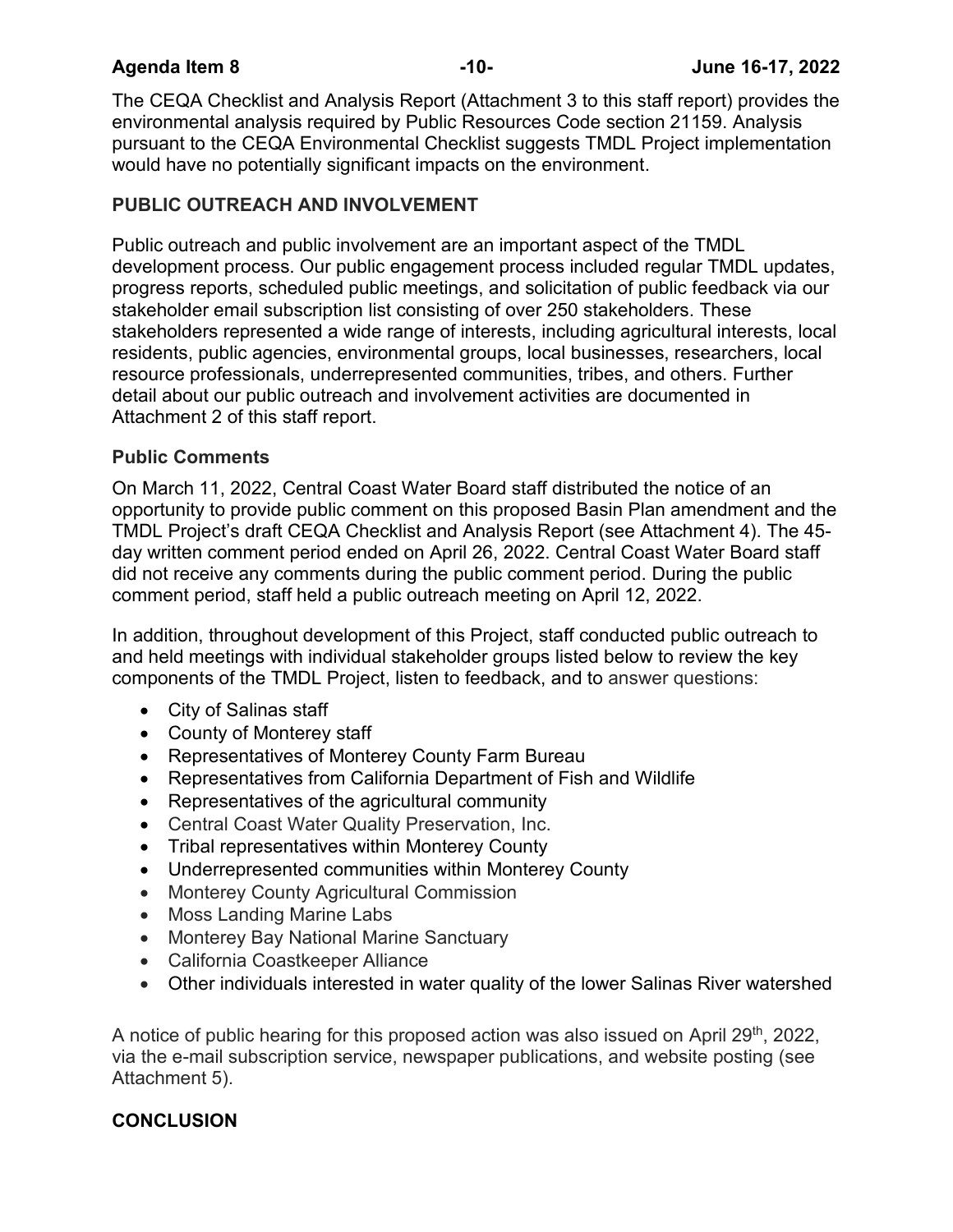Nearly all surface waters within the lower Salinas River watershed are impaired due to excessive concentrations of one or more organophosphate pesticides and toxicity. This TMDL Project establishes numeric targets to achieve water quality standards protective of beneficial uses, assigns TMDL allocations to responsible parties, and includes an implementation plan to address the sources of organophosphate pesticides and toxicity within in the watershed. This proposed TMDL project, if adopted by the Central Coast Water Board, will supersede the single regulatory action TMDLs for chlorpyrifos and diazinon in the lower Salinas River watershed adopted on May 5, 2011, via Resolution R3-2011-0005 and reestablished on April 21, 2021, via the Agricultural Order.

### **RECOMMENDATION**

Adopt Resolution No. R3-2022-0020 as proposed.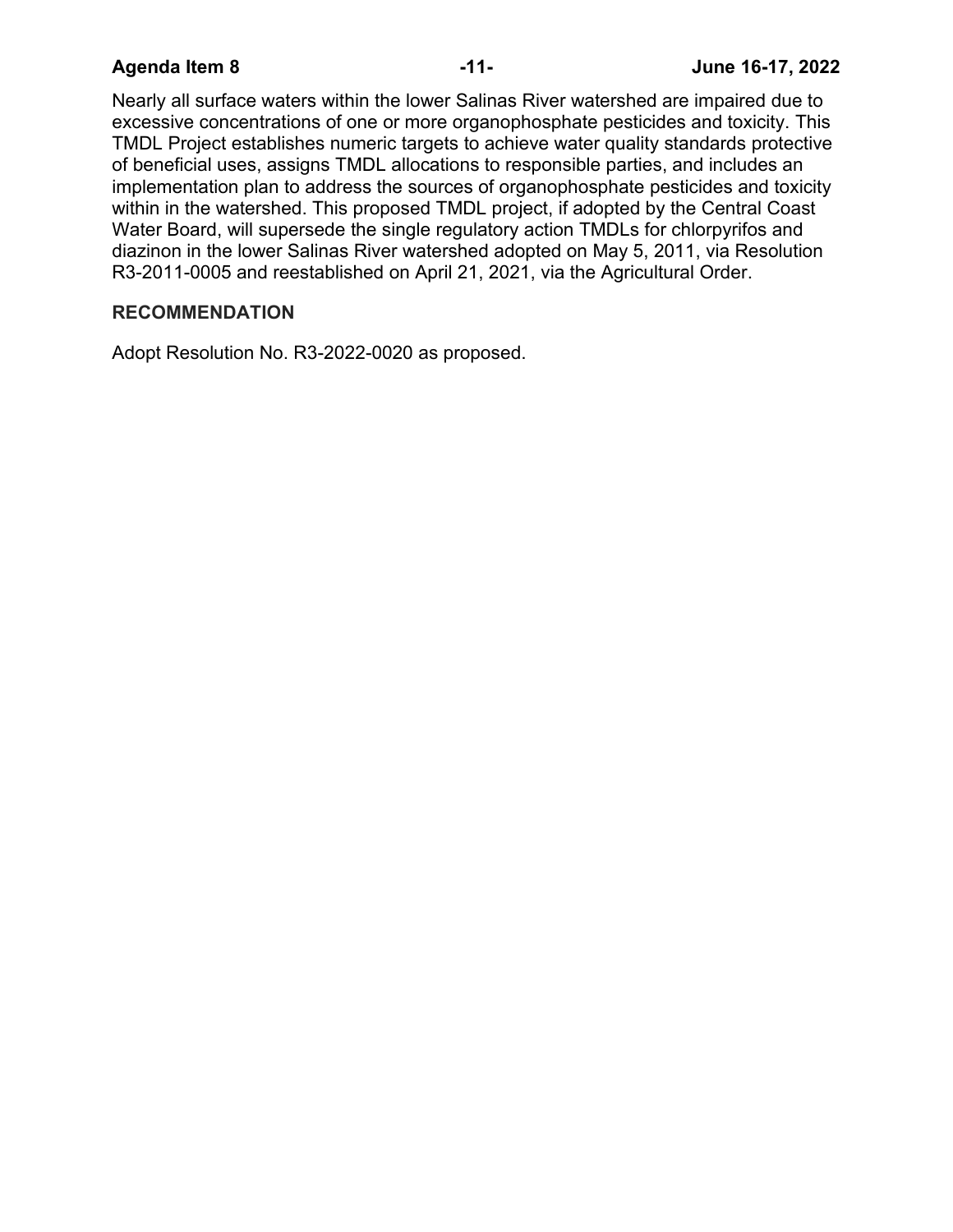## **FIGURES**



Figure 1. Map of the lower Salinas River watershed.